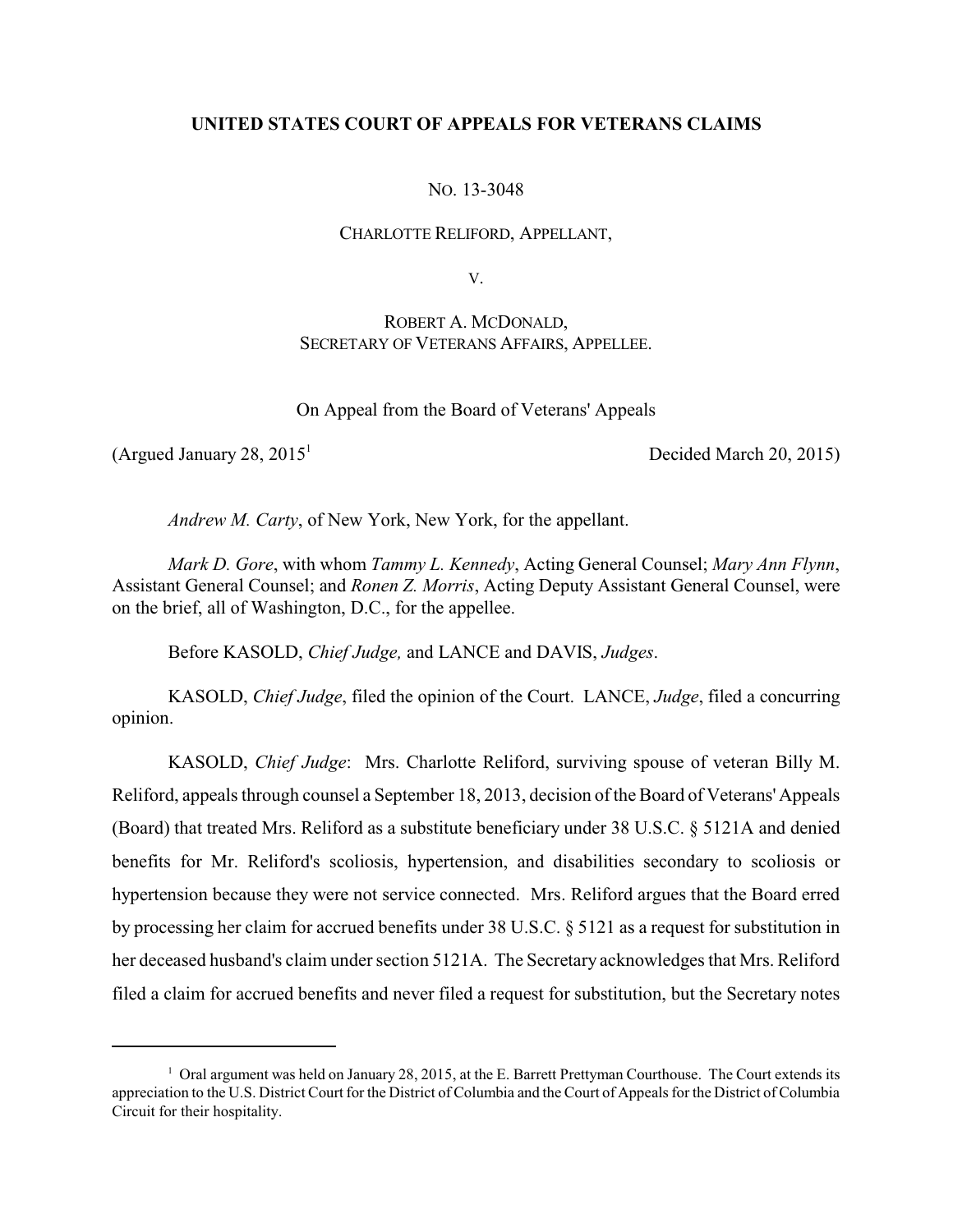that his action was consistent with his policy that an application for accrued benefits be treated as a request for substitution in the underlying claim, and he argues that such a policy is a reasonable implementation of section 5121A. A panel decision is warranted to address this issue of first impression. *See Frankel v. Derwinski*, 1 Vet.App. 23, 25-26 (1990); U.S. VET. APP. INTERNAL OPERATING PROCEDURE I(b)(2) and (4).

## **I. FACTS**

Veteran BillyM. Reliford served honorably in the U.S. Air Force from February 1971 to May 1974. He filed a claim for VA benefits in October 2001. A December 2002 compensation and pension examination report reflects the examiner's opinion that Mr. Reliford's hypertension began while he was serving in the Air Force, but a February 2003 addendum reflects that additional evidence had been brought to the examiner's attention and that the examiner changed her opinion. A March 2003 regional office (RO) decision denied Mr. Reliford's application for disability benefits. Mr. Reliford timely filed his Notice of Disagreement and, in support of his claim for benefits for scoliosis, he submitted a private doctor's note stating that Mr. Reliford's scoliosis was probably congenital and his in-service groin, hip, and knee pain "could very well be consistent with a curvature of the spine and its side effects." Record (R.) at 567.

A February 2007 Board decision denied Mr. Reliford's claim for benefits, and Mr. Reliford appealed that decision to the Court, seeking remand. In 2008, the Court granted a remand for further development of Mr. Reliford's claim for benefits. The Court found the private doctor's opinion indicating that Mr. Reliford's scoliosis could have been aggravated by basic training was sufficient evidence to require the Secretary to provide a medical examination on that issue and further found that the 2002 medical examiner failed to explain why she reversed her opinion. *Reliford v. Peake*, No. 07-1024, 2008 WL 5423814, at \*4 (U.S. Vet. App. Dec. 31, 2008).

Mr. Reliford died on April 13, 2009, while his claim for benefits was on remand to the Board. The following month, Mrs. Reliford filed pro se a VA Form 21-534, "Application for Dependency and Indemnity Compensation, Death Pension and Accrued Benefits." R. at 60-67. Three years later, the Secretary notified Mrs. Reliford that he was "working on [her] claim for Substitution of Claimant." R. at 57-58. The notification informed Mrs. Reliford that she "may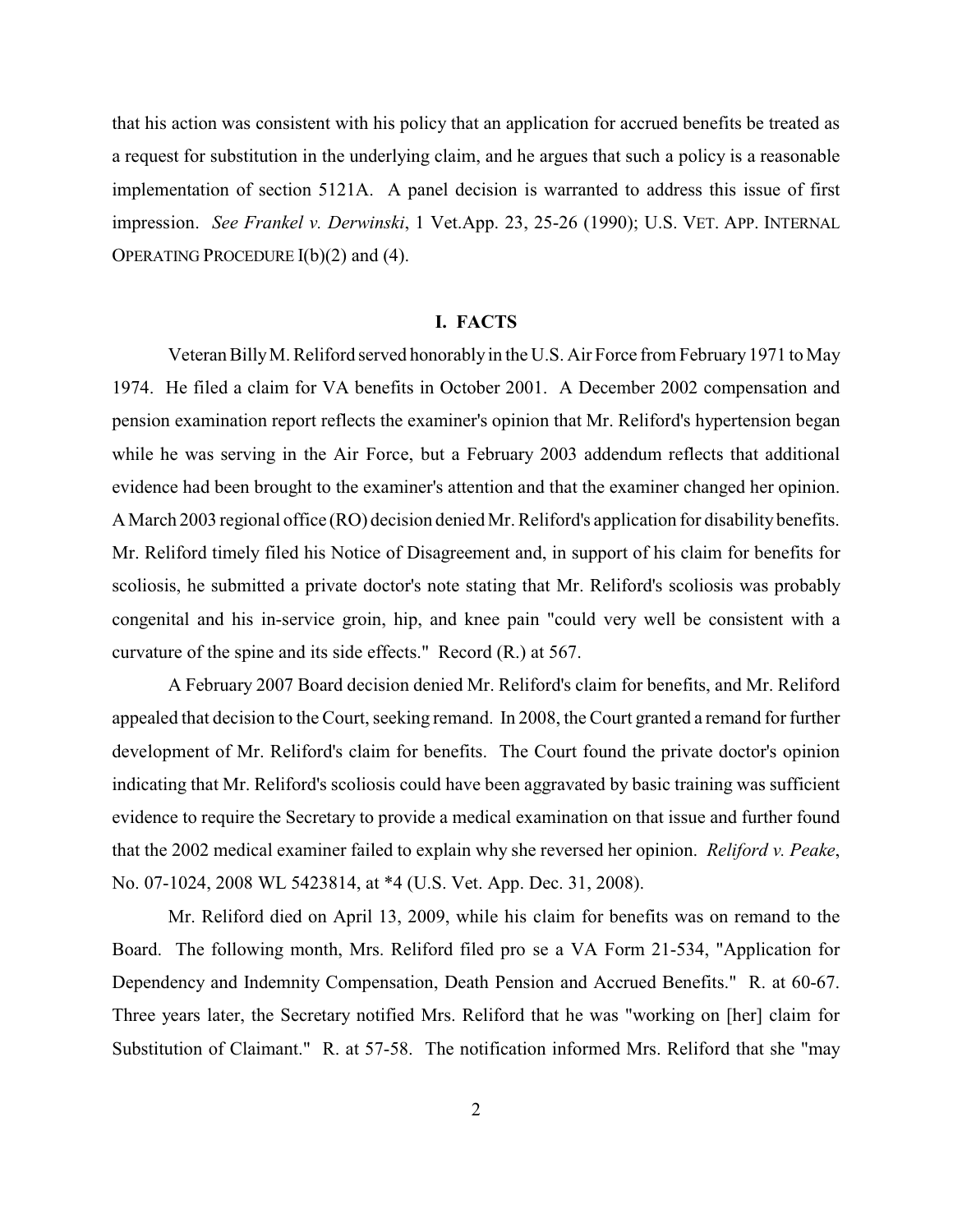submit additional evidence in support of the appeal or waive the opportunity to submit evidence." R. at 58.

The Board issued a decision on July 17, 2012, that, inter alia, certified the substitution of Mrs. Reliford for her deceased husband and remanded the matter for further development. In August 2012, the Secretary obtained a new medical opinion that it was not at least as likely as not that Mr. Reliford's scoliosis and hypertension either began during, or were otherwise caused, by service.

On September 18, 2013, the Board issued the decision now on appeal.

## **II. THE PARTIES' CONTENTIONS**

Mrs. Reliford asserts that she filed a claim for accrued benefits and never sought "substitution." *See* 38 U.S.C. §§ 5121(a), 5121A. Therefore, she asserts that the Secretary erred by processing her claim as a request for substitution and the Board subsequently erred by relying on evidence the Secretary obtained and added to her husband's file after his death. In support of this contention, she argues that section 5121A does not alter the requirement in section 5121(a) that the record is closed after the veteran dies for accrued-benefits claims filed pursuant to section 5121. She further notes that an accrued-benefits claim under section 5121 is a claim separate from a deceased claimant's underlying claim for disability benefits.

In the alternative, Mrs. Reliford contends that only a substituted *claimant*—and not the Secretary—may further develop the veteran's record after the veteran has died, either through direct submission of new evidence or by availing himself or herself of the Secretary's duty to assist. Finally, she asserts that the Board failed to provide an adequate statement of reasons and bases for its decision to exclude certain favorable evidence.

The Secretary agrees that an accrued-benefits beneficiary may seek benefits directly under section 5121 or through substitution in the underlying claim pursuant to section 5121A. He acknowledges that Mrs. Reliford submitted a claim for accrued benefits under section 5121, but notes that it was processed as a request for substitution in her deceased husband's claim pursuant to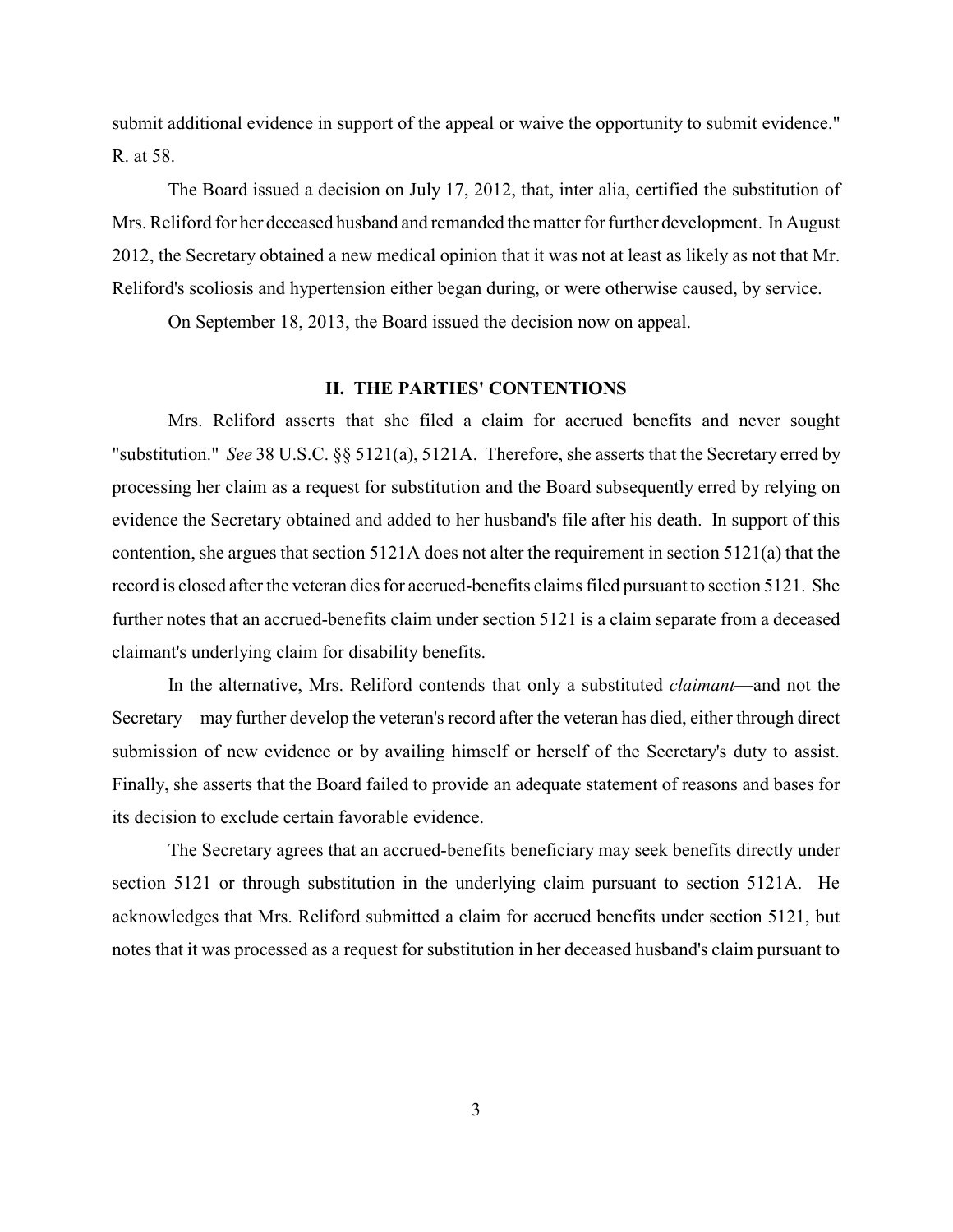VA policy, as reflected in VA Fast Letter 10-30. *See* VA Fast Letter 10-30 (Apr. 3, 2013)<sup>2</sup> [hereinafter Fast Letter]. The Secretary argues that the procedures used to process Mrs. Reliford's claim, as set forth in the Fast Letter, were consistent with the provisions of section 5121A and were established in a veteran-friendly manner. Specifically, he contends that treating claims for accrued benefits as requests for substitution fulfills the central purpose of section 5121A: namely, to ameliorate the injustices inherent in the historical accrued-benefits process. Secretary's Brief (Br.) at 10-11; *Examining the Backlog and the U.S. Department of Veterans Affairs' Claims Processing System*: *Hearing Before the H. Subcomm. on Disability Assistance and Mem'l Affairs of the H. Comm. on Veterans' Affairs*, 110th Cong. 70 (2008) (statement of MSG Kurt Priessman, U.S.A.F. (Ret.)) (detailing the inefficiencies and hardships caused by the accrued-benefits' claims process). The Secretary asserts that through substitution, accrued-benefits claimants are entitled to his assistance in developing their claims, including the duty to assist the claimant by providing a VA medical opinion. He further asserts that it was coincidental that the assistance provided in this case did not result in evidence that substantiated Mrs. Reliford's claim, and that to accept Mrs. Reliford's arguments would result in greater injustice for other similarly situated claimants.

The Secretary asserts that Mrs. Reliford was notified that her claim was being processed as a request for substitution in her deceased husband's claim and that she was advised that she could submit additional information. He acknowledges, however, that she was not advised that she could waive substitution and that her claim could be processed simply as an accrued-benefits claim and decided on the record as it existed at the time of her husband's death. He also acknowledges that she was not informed that the Secretary might further develop the claim even if she did not submit additional evidence.

Lastly, the Secretary argues that the Board provided an adequate statement of reasons or bases for its decision to deny the claims on their merits.

<sup>&</sup>lt;sup>2</sup> VA Fast Letter 10-30 was first issued on August 10, 2010, and then amended April 3, 2013, a few months before the Board issued the decision now on appeal. The amended provisions are not relevant to this appeal and all references in the text to the Fast Letter are to the April 2013 version, unless otherwise stated.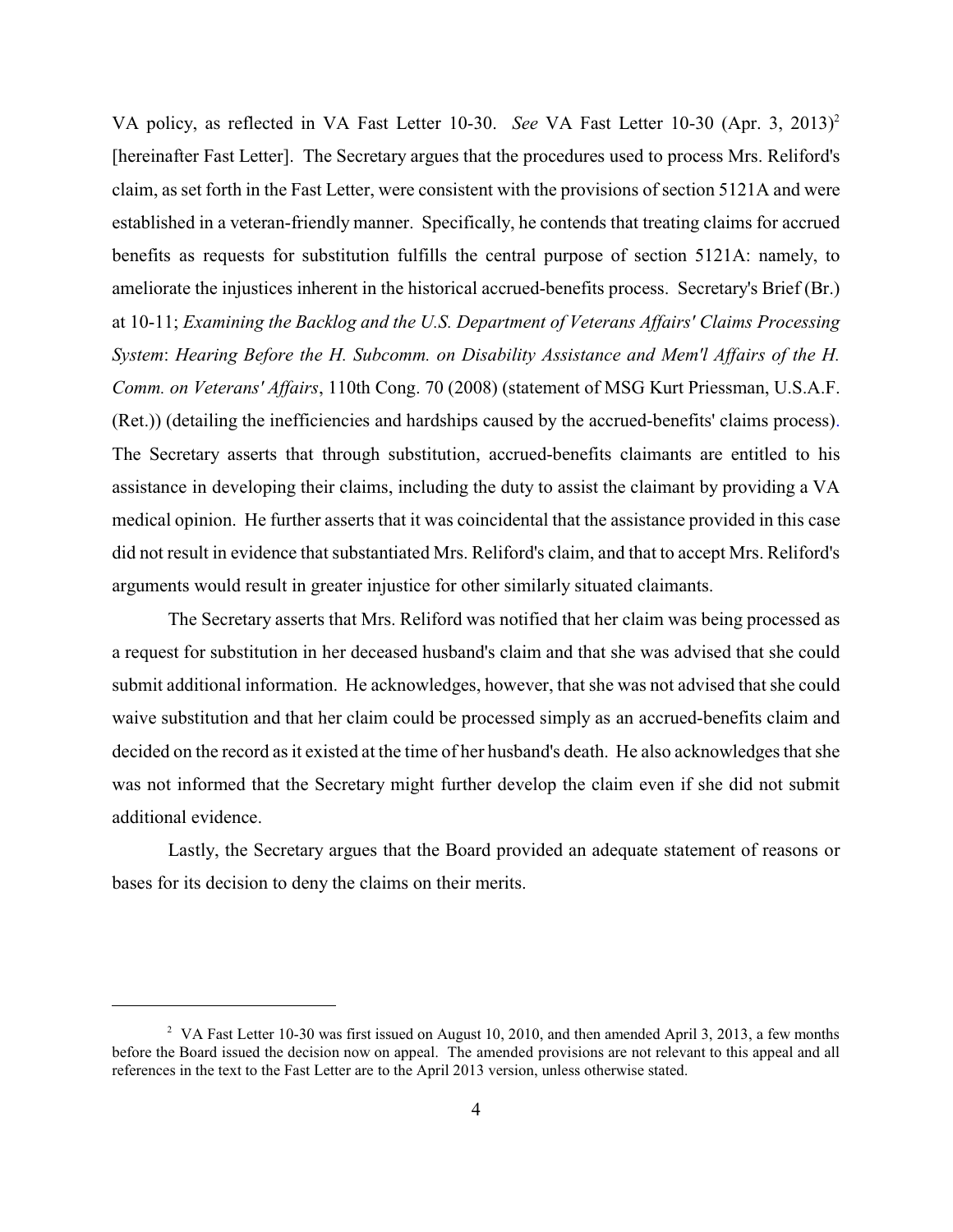#### **III. ANALYSIS**

The question before the Court is whether a proper interpretation of the statutory provisions, 38 U.S.C. §§ 5121A and 5121(a), requires, or at a minimum allows, the Secretary to unilaterally process an accrued-benefits claim solely as a request for substitution.

## A. Substitution and Accrued Benefits

Accrued benefits are "periodic monetary benefits . . . to which an individual was entitled at death under existing ratings or decisions or . . . based on evidence in the file at date of death . . . and due and unpaid." 38 U.S.C. § 5121(a); *Jones v. West*, 136 F.3d 1296, 1299 (Fed. Cir. 1998); *see also Zevalkink v. Brown*, 102 F.3d 1236, 1241 (Fed. Cir. 1996) ("[A]n accrued-benefits claim is derivative of the veteran's claim for service connection, i.e., the claimant's entitlement is based on the veteran's entitlement."); 38 C.F.R. § 3.1000 (2014).

Pursuant to section 5121, a claim for accrued benefits is separate and distinct from the deceased claimant's underlying claim. *See Hyatt v. Shinseki*, 566 F.3d 1364, 1367 (Fed. Cir. 2009) ("[A]lthough an accrued-benefits claim brought by a surviving spouse under [section 5121] is 'derivative of the veteran's claim for service connection,' it is nevertheless a separate claim based on a separate statutory entitlement to benefits." (quoting *Zevalkink*, 102 F.3d at 1241)); *Jackson v. Shinseki*, 26 Vet.App 460, 464 (2014). As a new claim for VA benefits, an accrued-benefits claim is relegated to the beginning of the process, generally behind other pending claims, regardless of where the underlying claim had been in the appeals process. *See Breedlove v. Shinseki*, 24 Vet.App. 7, 20 (2010) (per curiam order) ("Congress enacted the substitution statute, section 5121A, to address the concern of delay, unfairness, and inefficiency."). Moreover, under section 5121, a determination of whether accrued benefits should be awarded "must be determined based on evidence that was either physically or constructively in the [deceased claimant's] file at the time of his death." *Ralston v. West*, 13 Vet.App. 108, 113 (1999); *see also Jackson*, 26 Vet.App. at 465.

The statutory provisions of section 5121A, on the other hand, provide those eligible for accrued benefits with the opportunity to procedurally be substituted for deceased claimants in pending claims, enabling the surviving accrued-benefits beneficiary to proceed in the place of the deceased claimant to the completion of the original claim. *See* 38 U.S.C. § 5121A(a)(1) (providing that, if a claimant dies while his claim is pending, an eligible person may "file a request to be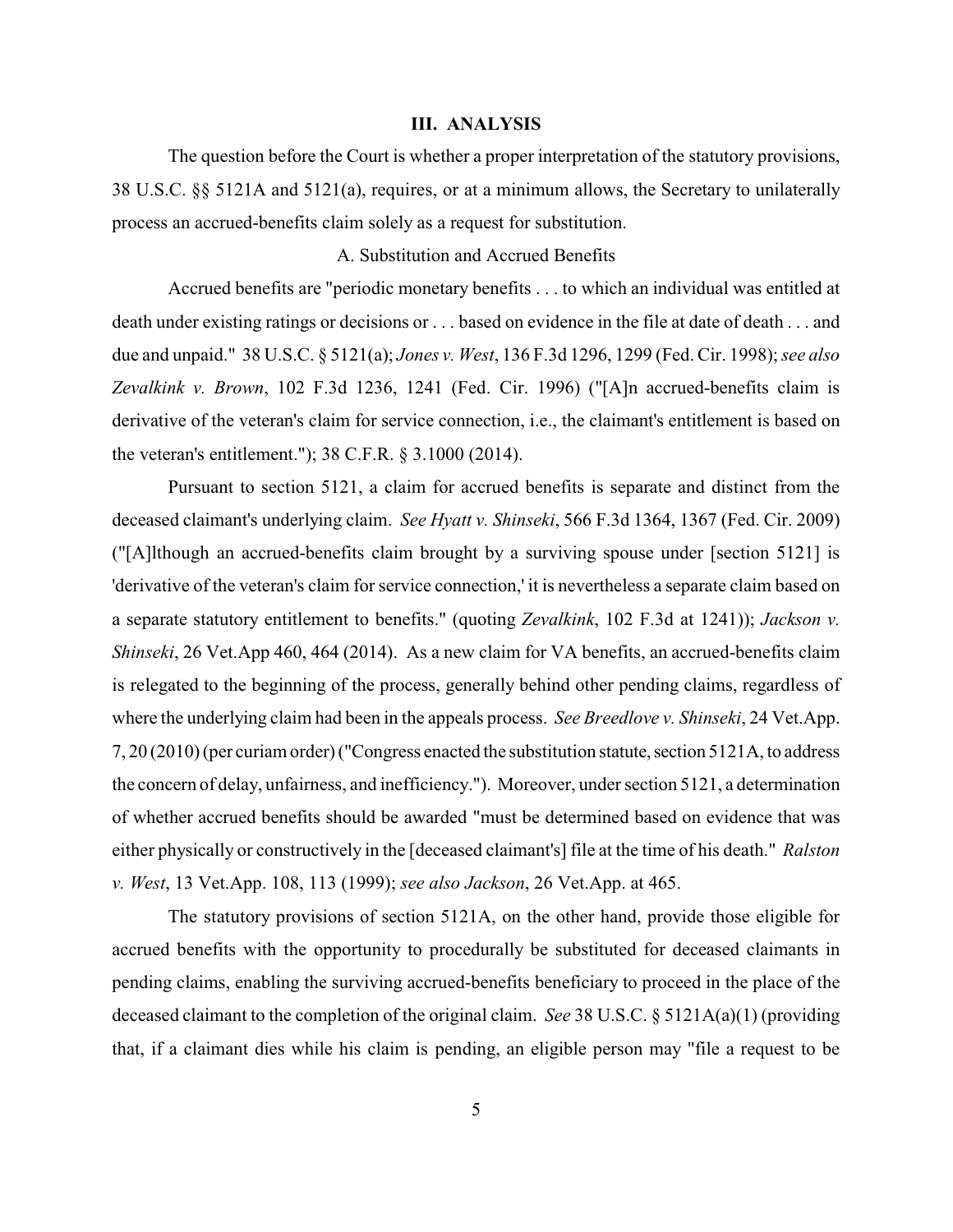substituted as the claimant for the purposes of processing the claim to completion"); *see also Legislative Hearing on H.R. 1137, H.R. 3047, H.R. 3249, H.R. 3286, H.R. 3415, H.R. 3954, and H.R. 4084 Before the Subcomm. on Disability Assistance and Memorial Affairs of the H. Comm. on Veterans' Affairs*; 110th Cong. 31 (2007) (statement of Bradley G. Mayes, Director, Compensation and Pension Service, Veterans Benefits Administration, U.S. Department of Veterans Affairs) (discussing substitution, which would allow a survivor to "step into the shoes of a claimant who has passed away" and would entail VA processing the claim as if it were the claimant's). Moreover, "under section 5121A, a decision as to entitlement to accrued benefits is not restricted to consideration of the evidence contained in the claims file at the time of the deceased VA claimant's death." *Todd v. McDonald*, 27 Vet. App. 79, 89 n.5 (2014). Otherwise stated, an eligible person takes the place of the deceased claimant in order to process the original claim to completion, albeit for purposes of accrued benefits.

Thus, the two paths are closely linked, with only potential accrued-benefits beneficiaries under section 5121 eligible for substitution under section 5121A. *See* 38 U.S.C. § 5121A(a)(1) (noting that eligibilityis determined under section 5121(a)); *Breedlove*, 24 Vet.App. at 14-15 ("[T]he statute permits an eligible accrued-benefits beneficiary to . . . continue the merits adjudication of a [deceased claimant's underlying] claim for disability compensation under chapter 11 even though the [deceased claimant] has died and no longer would be able to receive the VA benefits."). Nevertheless, it is important to note that while substitution under section 5121A continues the deceased claimant's underlying claim, it does not create a new and independent substantive *claim* for VA benefits. *See Breedlove*, 24 Vet.App. at 8 ("[B]ased on the enactment of section 5121A, a veteran's chapter 11 disability benefits claim survives the death of the [claimant], *not for the purpose of providing VA benefits to a [claimant]*, but for purposes of furthering the processing of the claim of an eligible accrued-benefits claimant." (emphasis added)). Rather, both section 5121 and section 5121A provide separate and distinct procedural *paths* for pursuing accrued benefits.

In sum, the key distinction between the sections is that claims for accrued benefits under section 5121 must be adjudicated "based on evidence in the file at date of death," while eligible accrued-benefits beneficiaries substituted in the deceased claimants' underlying claims are afforded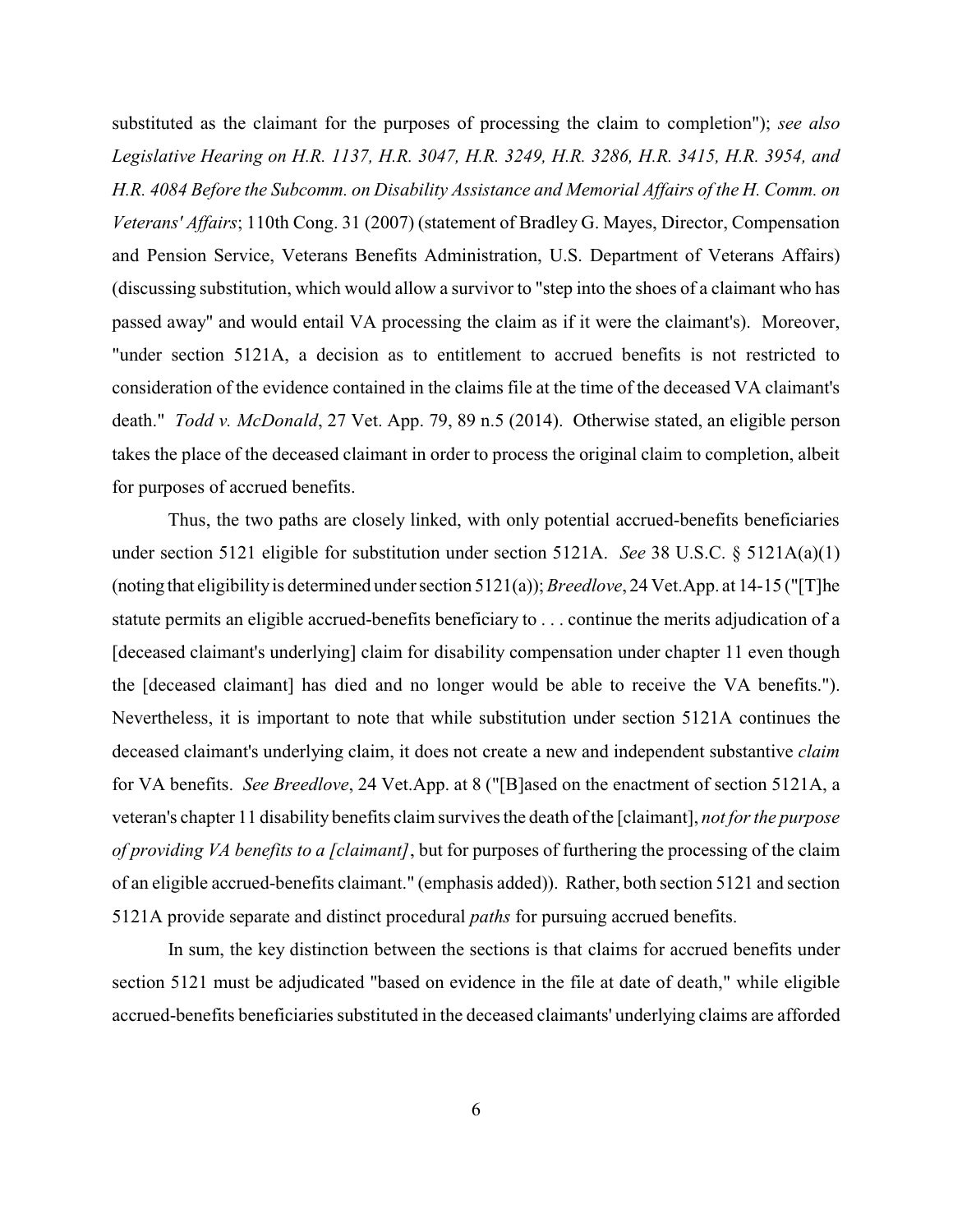the ability to further develop the record, including via the Secretary's duty to assist. *Compare* 38 U.S.C. § 5121(a), *with* 38 U.S.C. § 5121A.<sup>3</sup>

### B. Substitution Procedures

As discussed above, the enactment of section 5121A provided eligible survivors a faster, fairer, and more efficient way to process their accrued-benefits claims through substitution. *See Breedlove*, 24 Vet.App. at 20 ("Congress enacted the substitution statute, section 5121A, to address the concern of delay, unfairness, and inefficiency."). And, as the Court specifically noted in *Breedlove*, a potential accrued-benefits claimant continues to have two options to further his or her claim: (1) "[R]equest substitution and . . . carry on the appeal of a deceased veteran through the judicial process," or (2) not request substitution, and "permit the Board decision on a deceased veteran's claim to be vacated, and to pursue the accrued-benefits claim anew." *Id*.

On August 10, 2010, the same day the Court issued its order in *Breedlove*, the Secretary issued guidance on the substitution of a party under section 5121A in Fast Letter 10-30 (Aug. 10, 2010), which, as previously noted, was amended without relevance to this appeal in April 2013, a few months before the Board decision now on appeal. *See supra* note 2.

The Fast Letter provides a liberal procedure for a potential accrued-benefits beneficiary to request substitution, including submitting "[any] communication indicating a desire to substitute for a deceased claimant." Fast Letter at 2. Specifically, the Fast Letter states that "receipt of a VA Form 21-534 will be accepted as both a claim for accrued benefits and a substitution request." *Id*. Moreover, the Fast Letter specifically permits an accrued-benefits claimant to "waive the opportunity" to *substitute*/submit additional evidence in support of the claim," Fast Letter at 3 (emphasis added), and the Secretary acknowledged during oral argument that it was possible that a person filing a claim

<sup>&</sup>lt;sup>3</sup> On February 15, 2011, the Secretary proposed a regulation pertaining to section 5121A. *See* 76 Fed. Reg. 8666. Commenting on the proposed regulation, the Court stated that "[t]he Secretary's proposed interpretation of [section 5121A] is that a substitute claimant–as opposed to an accrued-benefits claimant–'could submit evidence and generally would have the same rights regarding hearings, representation, and appeals as would have applied to the claimant had the claimant not died.'" *Copeland v. Shinseki*, 26 Vet.App. 86, 88 (2012) (quoting Substitution in Case of Death of Claimant, 76 Fed. Reg. 8666, 8669 (Feb. 15, 2011)). The Secretary later promulgated a regulation, *see* 38 C.F.R. § 3.1010 (2014), that permits a claimant to waive the right to have a claim for accrued benefits treated as a request for substitution. Because the Board decision on appeal pre-dates the regulation, however, we need not and do not further address that regulation.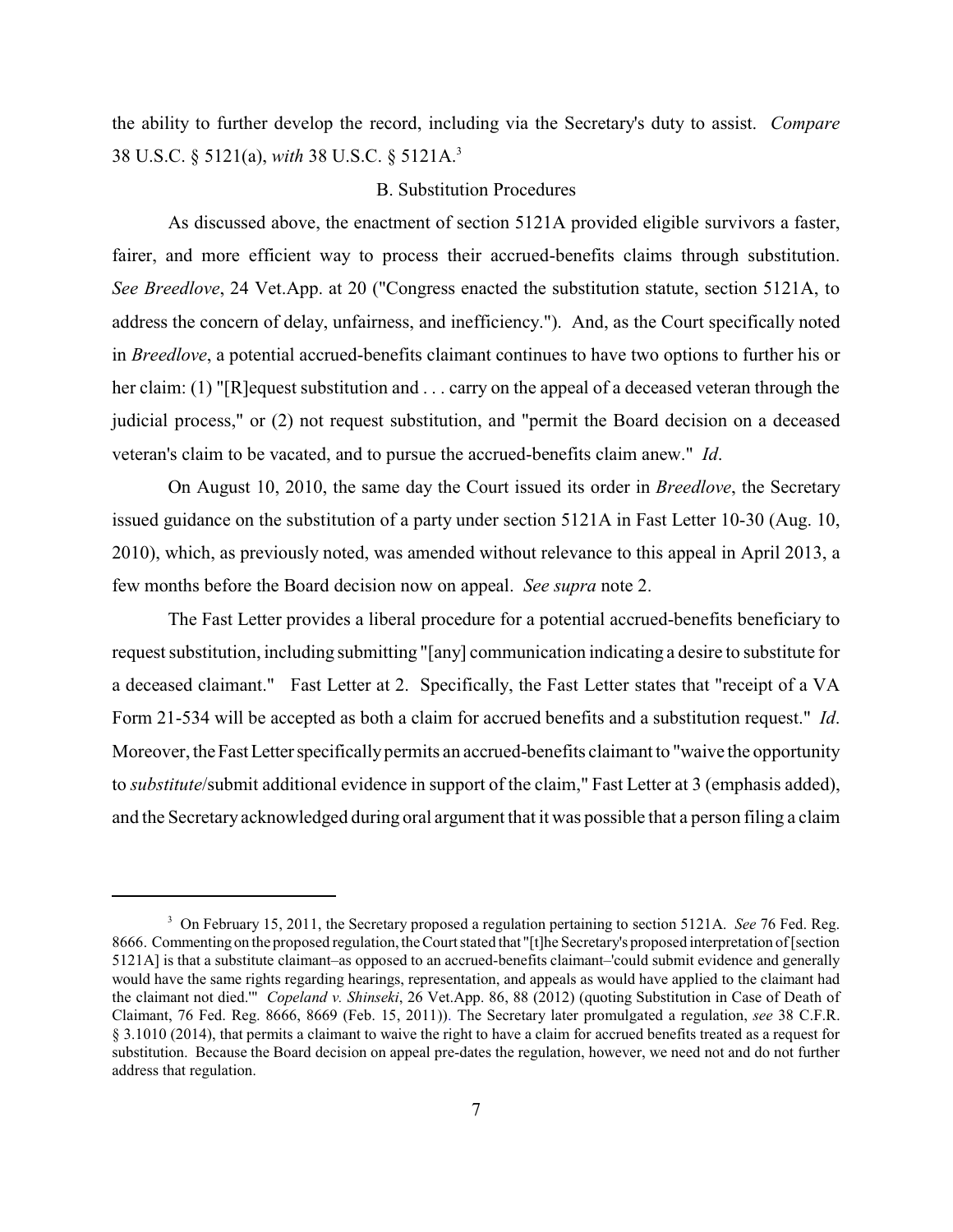for accrued benefits would prefer to proceed on the record that existed at the date of the claimant's death, and therefore may not wish to substitute for the deceased claimant.

## C. Application

Neither section 5121 nor section 5121A speak directly to the issue of whether the Secretary may treat a claim for accrued benefits as a request for substitution. The Court, however, need not rule on whether the Secretary may or may not unilaterally process a claim for accrued benefits solely as a request for substitution. This is because, in the instant case, the Secretary has failed to comply with his own established procedures. *See Morton v. Ruiz*, 415 U.S. 199, 235 (1974) ("Where the rights of individuals are affected, it is incumbent upon agencies to follow their own procedures.").

At the time the Board adjudicated Mrs. Reliford's claim, the established procedure specifically called for notice and waiver provisions. *See* Fast Letter at 2-3. Here, the May 2012 VA correspondence informed Mrs. Reliford of the Secretary's intent to process her claim for accrued benefits as a request for substitution and that she had the opportunity to submit further evidence. However, Mrs. Reliford was never notified of her right to "waive the opportunity to substitute." *Id.* at 3. Although the vast majority of accrued-benefits claimants would likely benefit from the Secretary's liberal application of section 5121A to claims for accrued benefits, it is also the accruedbenefits beneficiaries' procedural right under VA procedures to choose the path bywhich their claims are adjudicated.

The Court recognizes that the Secretary has attempted to provide a veteran-friendly procedure that would enable accrued-benefits beneficiaries to more readily substitute, and that a more restrictive procedure for requesting substitutionmaythwart Congress's objectives in enacting section 5121A. Nevertheless, although the Secretary notified Mrs. Reliford that she could waive the right to submit additional evidence, he did not notify her that she could waive substitution, in contravention of his policy. Thus, the Court holds that the Board erred by failing to follow the Secretary's own established procedures. *See Morton*, *supra.*

The Court is cognizant of its statutory duty to take due account of the rule of prejudicial error. *See* 38 U.S.C.§ 7261(b)(2) (requiring the Court to "take due account of the rule of prejudicial error"); *Shinseki v. Sanders*, 556 U.S. 396, 406 (2009). Based on the particular facts of this case, we cannot hold that the error was harmless because the Board has not yet adjudicated Mrs. Reliford's accrued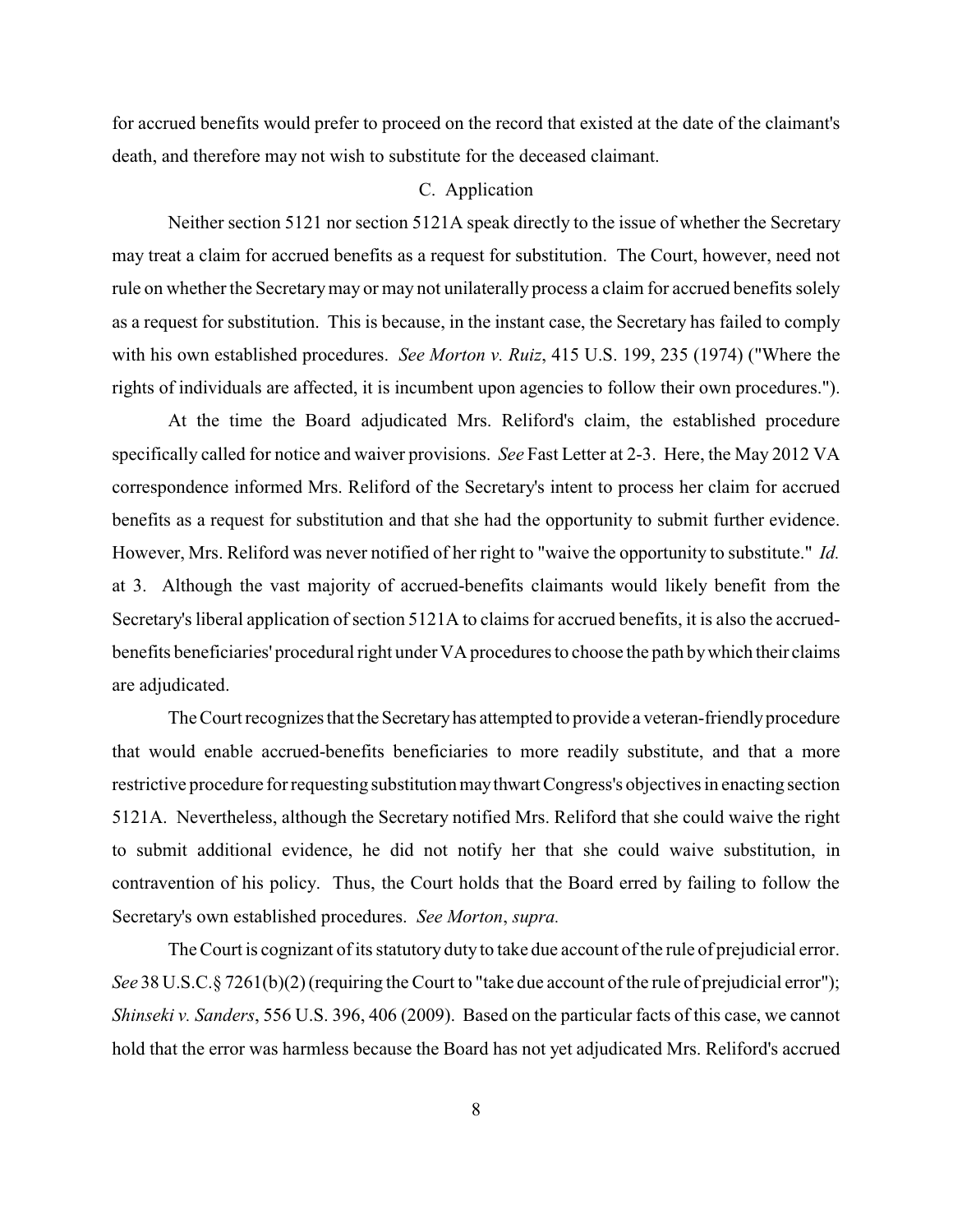benefits claim against the properfactual background. *See Gambill v. Shinseki*, 576 F.3d 1307, 1311 (Fed. Cir. 2009) (per curiam) ("Harmless error is fully applicable to veterans' claims cases, subject to the same principles that apply generally to harmless error analysis in other civil and administrative cases.") (citing *Sanders*, 556 U.S. at 406); *Wagner v. United States*, 365 F.3d 1358, 1365 (Fed. Cir. 2004) ("Where the effect of an error on the outcome of a proceeding is unquantifiable, however, we will not speculate as to what the outcome might have been had the error not occurred."); *Bryant v. Shinseki*, 23 Vet.App. 488, 498 (2010) (per curiam) ("[T]he assessment of prejudice generally is case specific, demonstrated by the appellant and based on the record."); *see also Hensley v. West*, 212 F.3d 1255, 1263 (Fed. Cir. 2000) ("[A]ppellate tribunals are not appropriate fora for initial fact finding.").

Accordingly, because the Board erred by failing to provide Mrs. Reliford with the opportunity to waive substitution and prejudiced her by failing to adjudicate her accrued-benefits claim against the proper factual background, the Board decision on appeal will be set aside and remanded for adjudication of Mrs. Reliford's claim based on the file as it existed at the time of her husband's death.<sup>4</sup> See Tucker v. West, 11 Vet.App. 369, 374 (1998) (holding that remand is the appropriate remedy where, inter alia, "the Board has incorrectly applied the law"); *see also Bernard v. Brown*, 4 Vet.App. 384, 394 (1993) (holding the Board must either obtain a waiver or determine whether a claimant will be prejudiced by the Board's adjudication of a question or issue in an appeal not otherwise decided by the RO, otherwise it must remand for the RO to decide the question in the first instance); *cf*. *Beverly v. Nicholson*, 19 Vet.App. 394, 405-06 (2005) (holding that the "existence of our jurisdiction turns on whether the claim was reasonably raised to the Board" and remanding for determination of whether the claim was reasonably raised, when there was an evidentiary factual basis therefor). These matters are to be provided expeditious treatment on remand. *See* 38 U.S.C. § 7112.

 Based on the foregoing, the Court need not at this time address Mrs. Reliford's arguments that the Secretary may not unilaterally further develop the deceased claimant's claim after the claimant has died and an accrued-benefits beneficiary is substituted under section 5121A or that the

<sup>&</sup>lt;sup>4</sup> We note that at the time of Mr. Reliford's death, the file included the Court's December 2008 single-judge memorandum decision. *Reliford v. Peake*, No. 07-1024, 2008 WL 5423814, at \*4 (U.S. Vet. App. Dec. 31, 2008).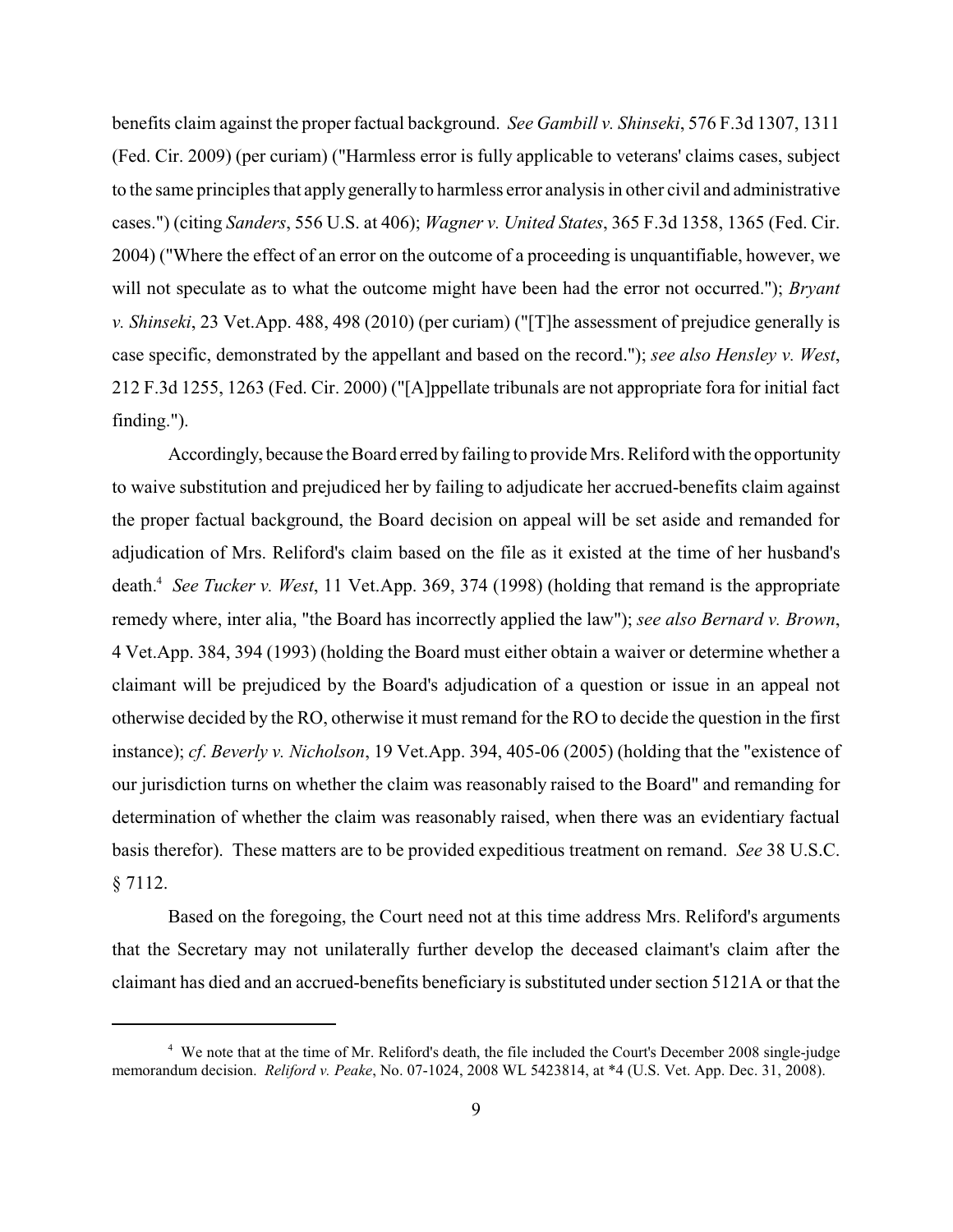Board's statement of reasons and bases was inadequate. *See Dunn v. West*, 11 Vet.App. 462, 467 (1998) (remand of appellant's claim under one theory moots the remaining theories advanced on appeal).

### **IV. CONCLUSION**

Upon consideration of the foregoing, the September 18, 2013, Board decision is SET ASIDE and the matter is REMANDED to the Board for further proceedings consistent with this decision.

LANCE, *Judge*, concurring: I fully concur in the Court's holding that "section 5121 and section 5121A provide separate and distinct procedural *paths* for pursuing accrued benefits." *Ante* at 6. I write separately to highlight only that the Court's jurisdiction to remand this matter is predicated on the claim for benefits sought that was adjudicated—albeit incorrectly pursuant to section 5121A—in the decision on appeal: Mrs. Reliford's entitlement to *accrued benefits*. The majority's passing citation to *Beverly v. Nicholson*, 19 Vet.App. 394, 405-06 (2005), is both inapposite to the Court's holding in this case and confusing.

As the only claim adjudicated by the Board was that of Mrs. Reliford's entitlement to accrued benefits, *Beverly* is inapposite, as the issue of "'whether the claim was reasonably raised to the Board'" is not implicated here. *Ante* at 9 (quoting *Beverly,* 19 Vet.App. at 405). Moreover, since *Beverly* was issued, the en banc court ruled in *Jarrell v. Nicholson* that the Court could exercise jurisdiction over a *claim* only if it had been decided by the Board in a valid decision. 20 Vet.App. 326, 331 (2006) (en banc). Moreover, *Beverly* was premised on an interpretation of the U.S. Court of Appeals for the Federal Circuit's decision in *Andrews v. Nicholson*, 421 F.3d 1278, 1282 (Fed. Cir. 2005), which was later rejected in *Ingram v. Nicholson*, 21 Vet.App. 232, 255 (2007). Our jurisdiction is explicitly limited by congressional mandate to final Board decisions. *See* 38 U.S.C. § 7252(a); *see Jarrell*, 20 Vet.App. at 331 (both the Court and the Board lack jurisdiction over a claim not first presented to and adjudicated by the RO). Inasmuch as our jurisdiction requires a valid Board decision and a claim is not decided unless there is a "decision [that] discusses a claim in terms sufficient to put the claimant on notice that it was considered and rejected," *Ingram*, 21 Vet.App. at 255, *Beverly* cannot stand for the proposition that an appeal of a Board decision is a general